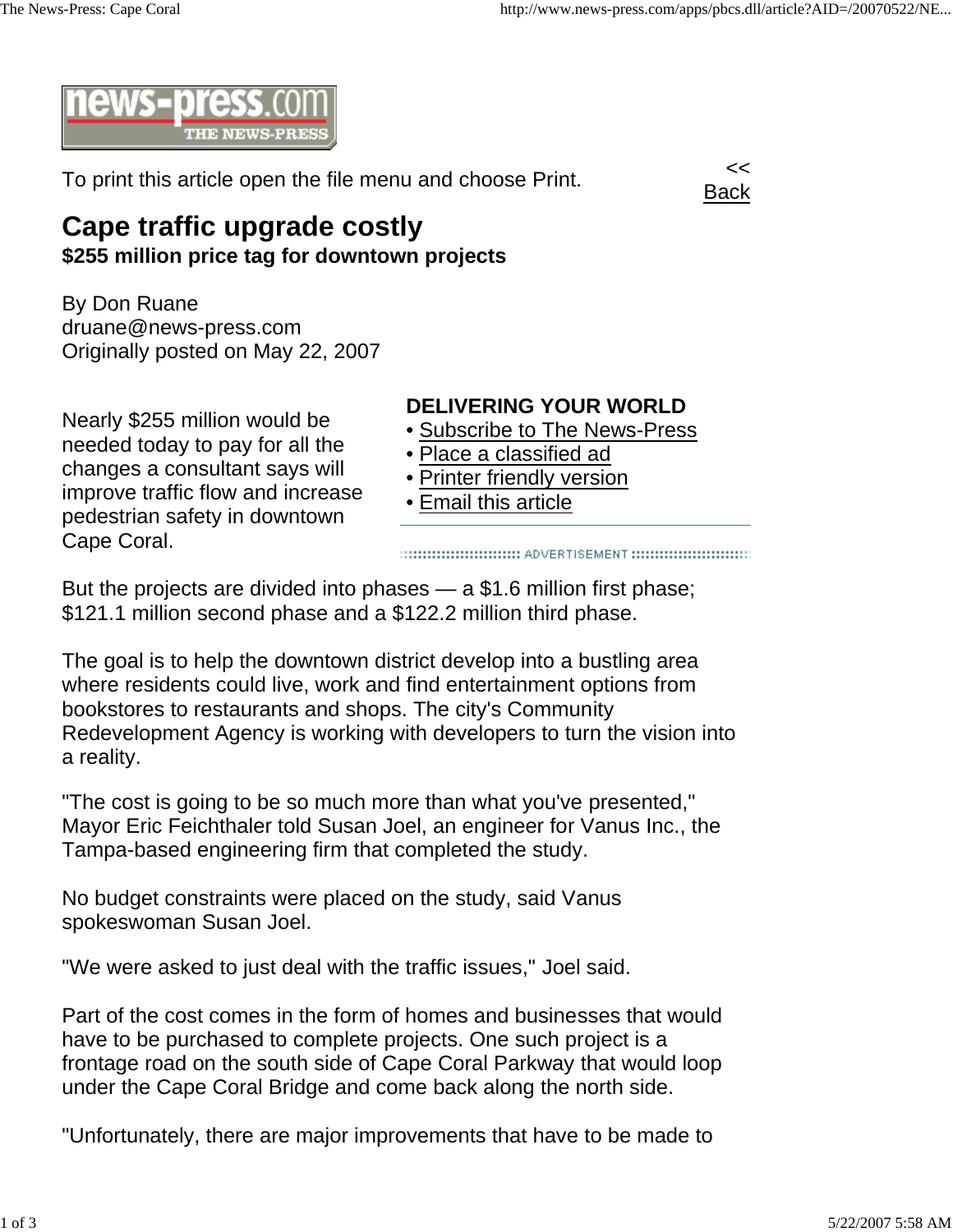deal with the traffic issues," Joel said.

Other improvements range from creating two new streets, placing roundabouts at eight intersections, a two-lane flyover over the Del Prado Boulevard-Cape Coral Parkway intersection and doubling the number of lanes on the Cape Coral Bridge.

At one time stormwater, parking and traffic issues were three main obstacles for the CRA, City Manager Terry Stewart said.

"The major stumbling block remains the traffic flow," he said.

Councilman Chris Berardi said he liked some of the first- phase projects such as removing parking and turn lanes on Cape Coral Parkway to help the traffic move. But the second-phase projects such as the frontage road concerned him, he said.

"There were far too many takings of property for my liking," Berardi said.

The impact of taking away parking on Cape Coral Parkway gave Councilwoman Dolores Bertolini pause.

"What happens to all those businesses?" Bertolini asked.

Feichthaler also questioned Joel on the benefits of building a regular overpass to take Cape Coral Parkway traffic over Del Prado Boulevard instead of building a two-lane flyover bridge over the intersection that would start near Southeast 46th Street and land near the Chamber of Commerce building.

Traffic seems to flow better once it gets through the intersection and is on its way to the bridge, Feichthaler said.

The flyover provides more benefit, Joel said, but the mayor had his doubts.

"It seems it will move problems to the east," Feichthaler said. "That's an enormous flyover. It's going a long, long way," said Feichthaler, who added that he'll review the numbers to see if it's more cost effective than an overpass.

The city's transportation staff will compile a final report with recommendations on how to proceed, said city traffic engineer Rashad Hanbali. The report should be ready in early August.